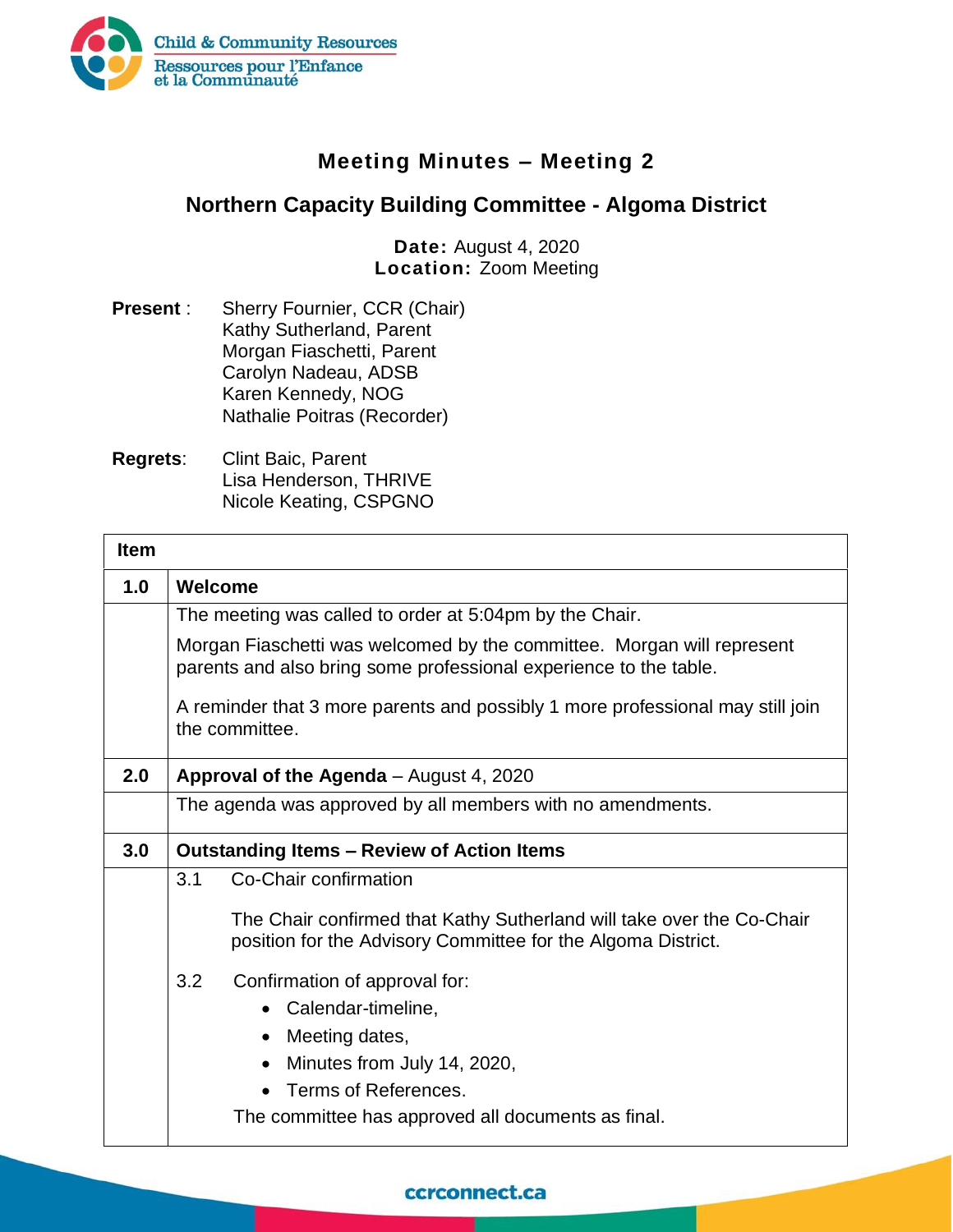| <b>Item</b> |                                                                                                                                                                                                                                                                       |
|-------------|-----------------------------------------------------------------------------------------------------------------------------------------------------------------------------------------------------------------------------------------------------------------------|
| 4.0         | <b>Tools to support Committee Work</b>                                                                                                                                                                                                                                |
|             | Sherry provided an overview of the following tools:                                                                                                                                                                                                                   |
|             | <b>Opportunity Prioritization Chart:</b>                                                                                                                                                                                                                              |
|             | Used to aid in selection of goals by determining impact on target<br>audience versus resources involved to meet outcomes. This tool is used<br>by Trevor and Sherry and then will be brought back to the committee for<br>review.                                     |
|             | <b>Goal Tracking:</b>                                                                                                                                                                                                                                                 |
|             | Used to track activities and tasks required to meet each goal. Also<br>allows committee to track who is responsible for each activity, timelines,<br>costs and additional notes. This will serve as the main document to<br>facilitate discussion and track progress. |
|             | <b>Evaluation Matrix:</b>                                                                                                                                                                                                                                             |
|             | The evaluation matrix will be used to highlight the tools used to track<br>progress, and report on outcomes of committee work / goals.                                                                                                                                |
|             | At next meeting Sudbury and Thunder Bay's goals will be shared. The<br>committee will decide on regional and district goals and discussion will take<br>place around how the distribution of funds for the chosen goals.                                              |
| 5.0         | <b>Brainstorm opportunities</b>                                                                                                                                                                                                                                       |
|             | The committee provided feedback and ideas on needs in the Algoma district.<br>These ideas will be entered on the Goal track sheet for the next meeting.                                                                                                               |
|             | Sherry shared with the committee that CCR will have a One point person<br>available to respond to families regarding services questions and also another<br>point person to respond to families regarding diagnosis.                                                  |
| 6.0         | Next Meeting - August 18, 2020                                                                                                                                                                                                                                        |
|             | The Chair invited members to send their ideas if there are any more by email to<br>npoitras@ccrconnect.ca by the deadline stated under Item 8.0.                                                                                                                      |
| 7.0         | <b>Adjournment</b>                                                                                                                                                                                                                                                    |
|             | The meeting was adjourned at 6:30.                                                                                                                                                                                                                                    |
|             | The next meeting is scheduled for August $18th$ , 2020                                                                                                                                                                                                                |